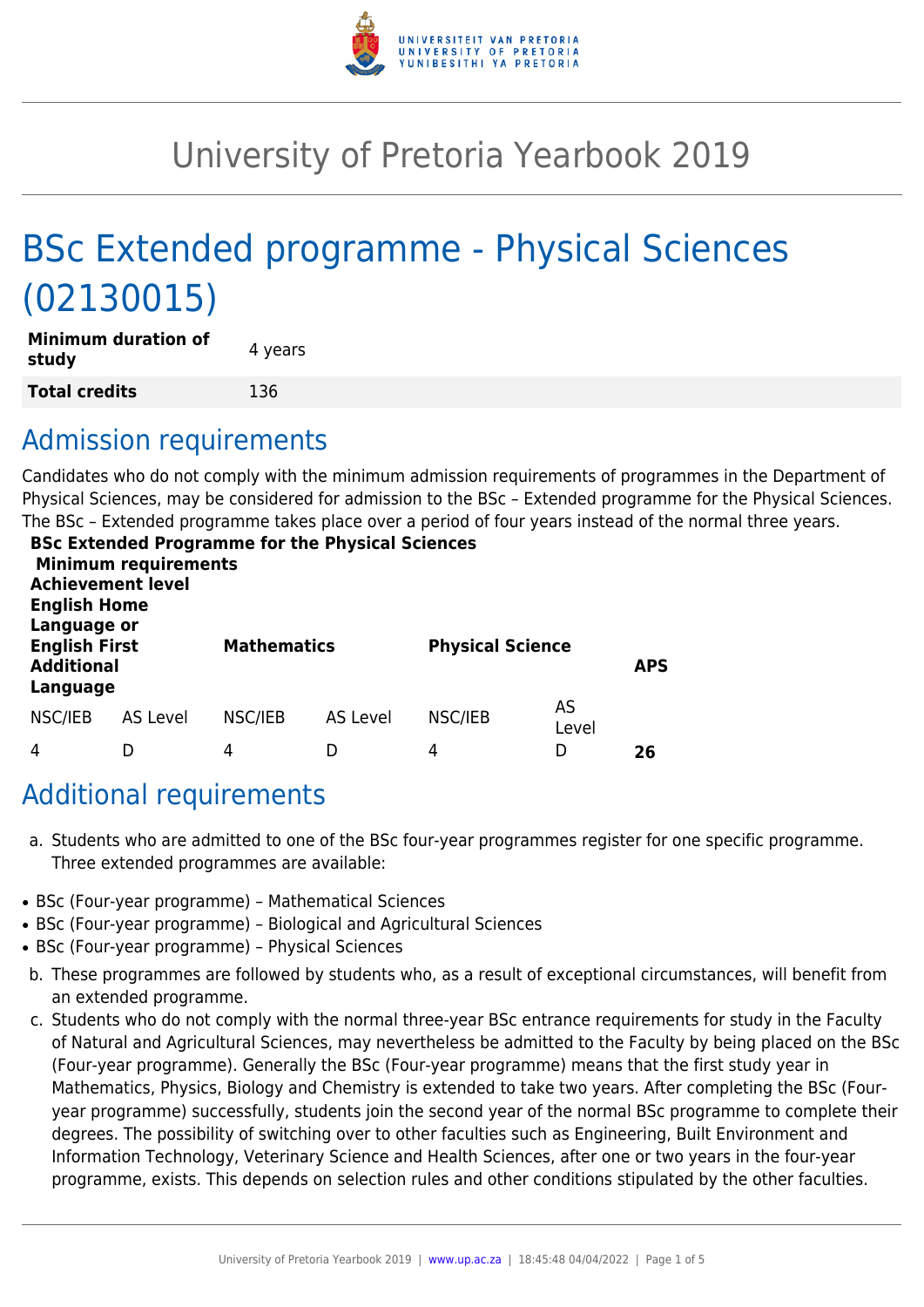

- d. Students who wish to follow one of the BSc four-year programmes will be subjected to an Institutional Proficiency Test and will be considered for admission by the Admissions Committee. Information in this regard is available at the Client Services Centre.
- e. Applications for admission to the BSc (Four-year programme) should be submitted before 30 September each year. Details are obtainable from the Student Administration at the Faculty of Natural and Agricultural Sciences.
- f. The rules and regulations applicable to the normal study programmes apply mutatis mutandis to the BSc (Four-year programme), with exceptions as indicated in the regulations pertaining to the BSc (Four-year programme). For instance, students placed in the BSc (Four-year programme) must have a National Senior Certificate with admission for degree purposes.
- g. An admissions committee considers applications for the BSc (Four-year programme) annually. Regarding subject choices, admitted students are individually placed on the BSc (Four-year programme) according to their prospective field of study. Students may NOT change this placement without the permission of the Chairperson of the admissions committee.

# Other programme-specific information

The Dean may, on the recommendation of the programme manager, approve deviations with regard to the composition of the study programme.

Please note: Where elective modules are not specified, these may be chosen from any modules appearing in the list of modules.

It remains the student's responsibility to acertain, prior to registration, whether they comply with the prerequisites of the modules they want to register for.

The prerequisites are listed in the alphabetical list of modules.

# Promotion to next study year

### **Academic promotion requirements**

It is expected of students who register for the first year of the BSc (Four-year programme) to pass all the prescribed modules of the first year.

It is expected of students accepted into the BSc (Four-year programme) to finish a complete corresponding BSc first year within the two years of enrolment in the BSc (Four-year programme). Students who do not show progress during the first semester of the first year will be referred to the Admissions Committee of the Faculty.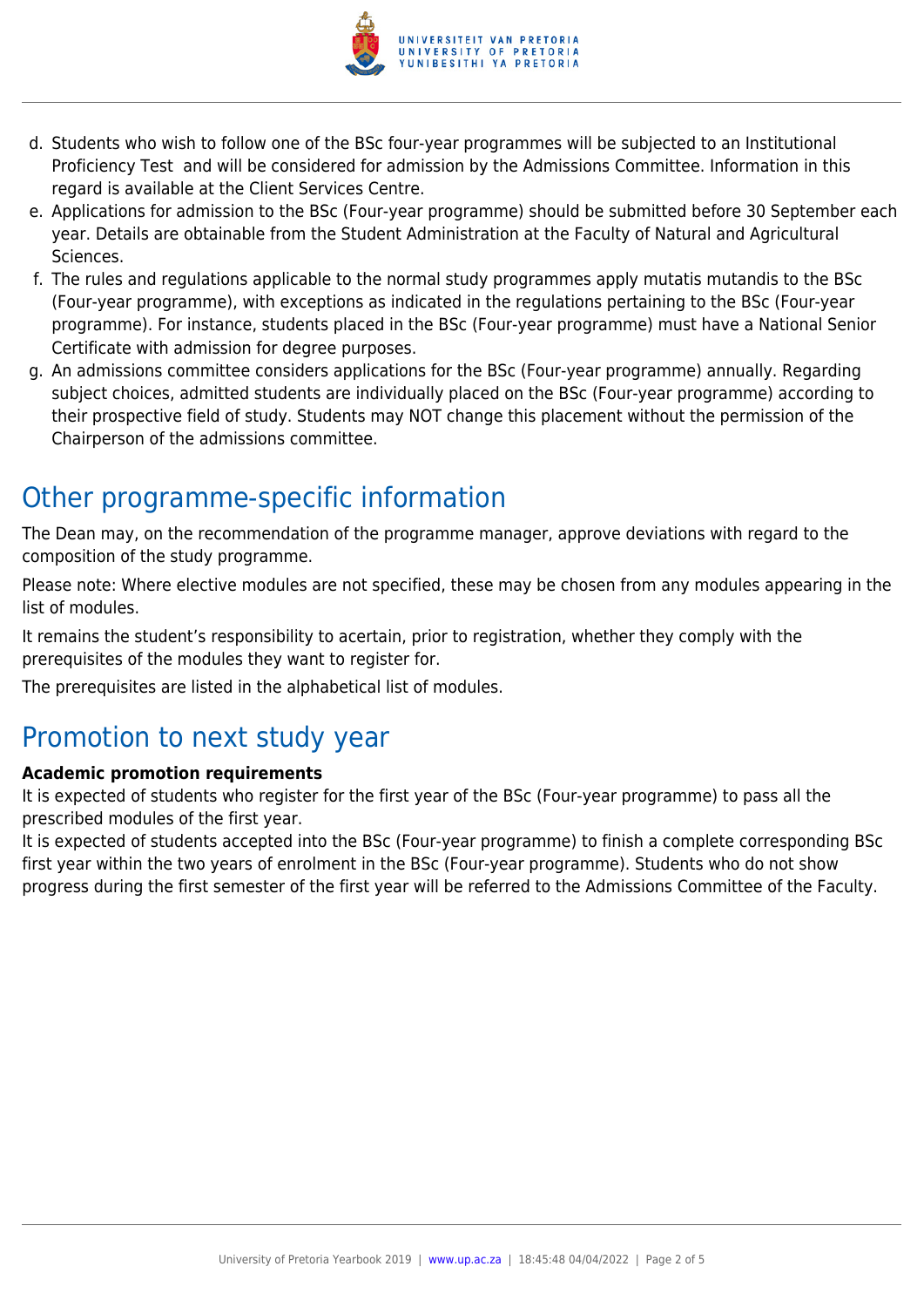

# Curriculum: Year 1

### **Minimum credits: 88**

### **Minimum credits:**

Fundamental  $= 24$ 

 $Core = 48$ 

 $Electric = 16$ 

### **Additional information:**

Students register for either one of the following elective combinations

- First semester MLB 133 and second semester MLB 143
- First semester WST 133 and second semester WST 143

### **NB Students may register for an extended module only once.**

# **Fundamental modules**

[Academic information management 111](https://www.up.ac.za/yearbooks/2019/modules/view/AIM 111) (AIM 111) - Credits: 4.00 [Academic information management 121](https://www.up.ac.za/yearbooks/2019/modules/view/AIM 121) (AIM 121) - Credits: 4.00 [Language, life and study skills 133](https://www.up.ac.za/yearbooks/2019/modules/view/LST 133) (LST 133) - Credits: 8.00 [Language, life and study skills 143](https://www.up.ac.za/yearbooks/2019/modules/view/LST 143) (LST 143) - Credits: 8.00 [Academic orientation 120](https://www.up.ac.za/yearbooks/2019/modules/view/UPO 120) (UPO 120) - Credits: 0.00

# **Core modules**

[Chemistry 133](https://www.up.ac.za/yearbooks/2019/modules/view/CMY 133) (CMY 133) - Credits: 8.00 [Chemistry 143](https://www.up.ac.za/yearbooks/2019/modules/view/CMY 143) (CMY 143) - Credits: 8.00 [Physics 133](https://www.up.ac.za/yearbooks/2019/modules/view/PHY 133) (PHY 133) - Credits: 8.00 [Physics 143](https://www.up.ac.za/yearbooks/2019/modules/view/PHY 143) (PHY 143) - Credits: 8.00 [Precalculus 133](https://www.up.ac.za/yearbooks/2019/modules/view/WTW 133) (WTW 133) - Credits: 8.00 [Calculus 143](https://www.up.ac.za/yearbooks/2019/modules/view/WTW 143) (WTW 143) - Credits: 8.00

# **Elective modules**

[Molecular and cell biology 133](https://www.up.ac.za/yearbooks/2019/modules/view/MLB 133) (MLB 133) - Credits: 8.00 [Molecular and cell biology 143](https://www.up.ac.za/yearbooks/2019/modules/view/MLB 143) (MLB 143) - Credits: 8.00 [Mathematical statistics 133](https://www.up.ac.za/yearbooks/2019/modules/view/WST 133) (WST 133) - Credits: 8.00 [Mathematical statistics 143](https://www.up.ac.za/yearbooks/2019/modules/view/WST 143) (WST 143) - Credits: 8.00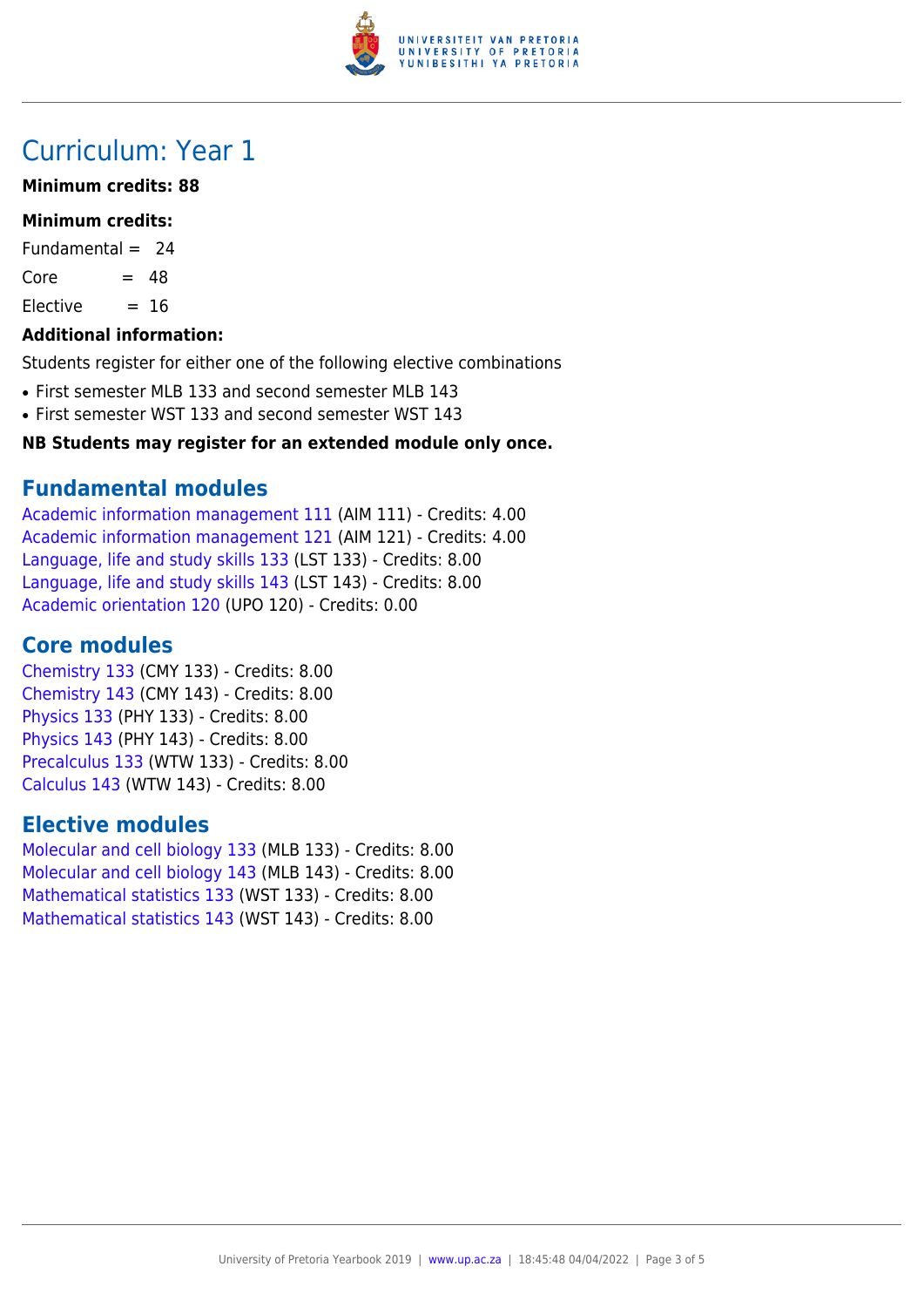

# Curriculum: Year 2

### **Minimum credits: 24**

#### **Minimum credits:**

 $Core = 24$ 

 $E$ lective  $=$  According to BSc programme of choice

#### **Additional information:**

Students must register for the applicable third-semester modules(second year, first semester) and the secondsemester, modules must be selected from the normal BSc programme of the student's choice.

### **Equivalent modules:**

Chemistry extended modules: CMY 133, CMY 143 and CMY 154: Equivalent to BSc module CMY 117 Molecular and cell biology extended modules: MLB 133, MLB 143 and MLB 153: Equivalent to BSc module MLB 111

Physics extended modules: PHY 133, PHY 143 and PHY 153: Equivalent to BSc module PHY 114 Mathematics extended modules: WTW 133, WTW 143 and WTW 153: Equivalent to BSc module WTW 114 Mathematical Statistics extended modules: WST 133, WST 143 and WST 153: Equivalent to BSc module WST 111

# **Core modules**

[Chemistry 154](https://www.up.ac.za/yearbooks/2019/modules/view/CMY 154) (CMY 154) - Credits: 8.00 [Physics 153](https://www.up.ac.za/yearbooks/2019/modules/view/PHY 153) (PHY 153) - Credits: 8.00 [Calculus 153](https://www.up.ac.za/yearbooks/2019/modules/view/WTW 153) (WTW 153) - Credits: 8.00

# **Elective modules**

[Biometry 120](https://www.up.ac.za/yearbooks/2019/modules/view/BME 120) (BME 120) - Credits: 16.00 [General chemistry 127](https://www.up.ac.za/yearbooks/2019/modules/view/CMY 127) (CMY 127) - Credits: 16.00 [Introduction to environmental sciences 101](https://www.up.ac.za/yearbooks/2019/modules/view/ENV 101) (ENV 101) - Credits: 8.00 [Aspects of human geography 156](https://www.up.ac.za/yearbooks/2019/modules/view/GGY 156) (GGY 156) - Credits: 8.00 [Southern African geomorphology 166](https://www.up.ac.za/yearbooks/2019/modules/view/GGY 166) (GGY 166) - Credits: 8.00 [Introduction to geology 155](https://www.up.ac.za/yearbooks/2019/modules/view/GLY 155) (GLY 155) - Credits: 16.00 [Earth history 163](https://www.up.ac.za/yearbooks/2019/modules/view/GLY 163) (GLY 163) - Credits: 16.00 [Cartography 110](https://www.up.ac.za/yearbooks/2019/modules/view/GMC 110) (GMC 110) - Credits: 10.00 [Informatics 112](https://www.up.ac.za/yearbooks/2019/modules/view/INF 112) (INF 112) - Credits: 10.00 [Informatics 154](https://www.up.ac.za/yearbooks/2019/modules/view/INF 154) (INF 154) - Credits: 10.00 [Informatics 164](https://www.up.ac.za/yearbooks/2019/modules/view/INF 164) (INF 164) - Credits: 10.00 [Informatics 171](https://www.up.ac.za/yearbooks/2019/modules/view/INF 171) (INF 171) - Credits: 20.00 [Molecular and cell biology 153](https://www.up.ac.za/yearbooks/2019/modules/view/MLB 153) (MLB 153) - Credits: 8.00 [First course in physics 124](https://www.up.ac.za/yearbooks/2019/modules/view/PHY 124) (PHY 124) - Credits: 16.00 [Exploring the universe 154](https://www.up.ac.za/yearbooks/2019/modules/view/SCI 154) (SCI 154) - Credits: 16.00 [Mechanics 122](https://www.up.ac.za/yearbooks/2019/modules/view/SWK 122) (SWK 122) - Credits: 16.00 [Climate and weather of Southern Africa 164](https://www.up.ac.za/yearbooks/2019/modules/view/WKD 164) (WKD 164) - Credits: 8.00 [Numerical analysis 123](https://www.up.ac.za/yearbooks/2019/modules/view/WTW 123) (WTW 123) - Credits: 8.00 [Mathematics 124](https://www.up.ac.za/yearbooks/2019/modules/view/WTW 124) (WTW 124) - Credits: 16.00 [Mathematical modelling 152](https://www.up.ac.za/yearbooks/2019/modules/view/WTW 152) (WTW 152) - Credits: 8.00